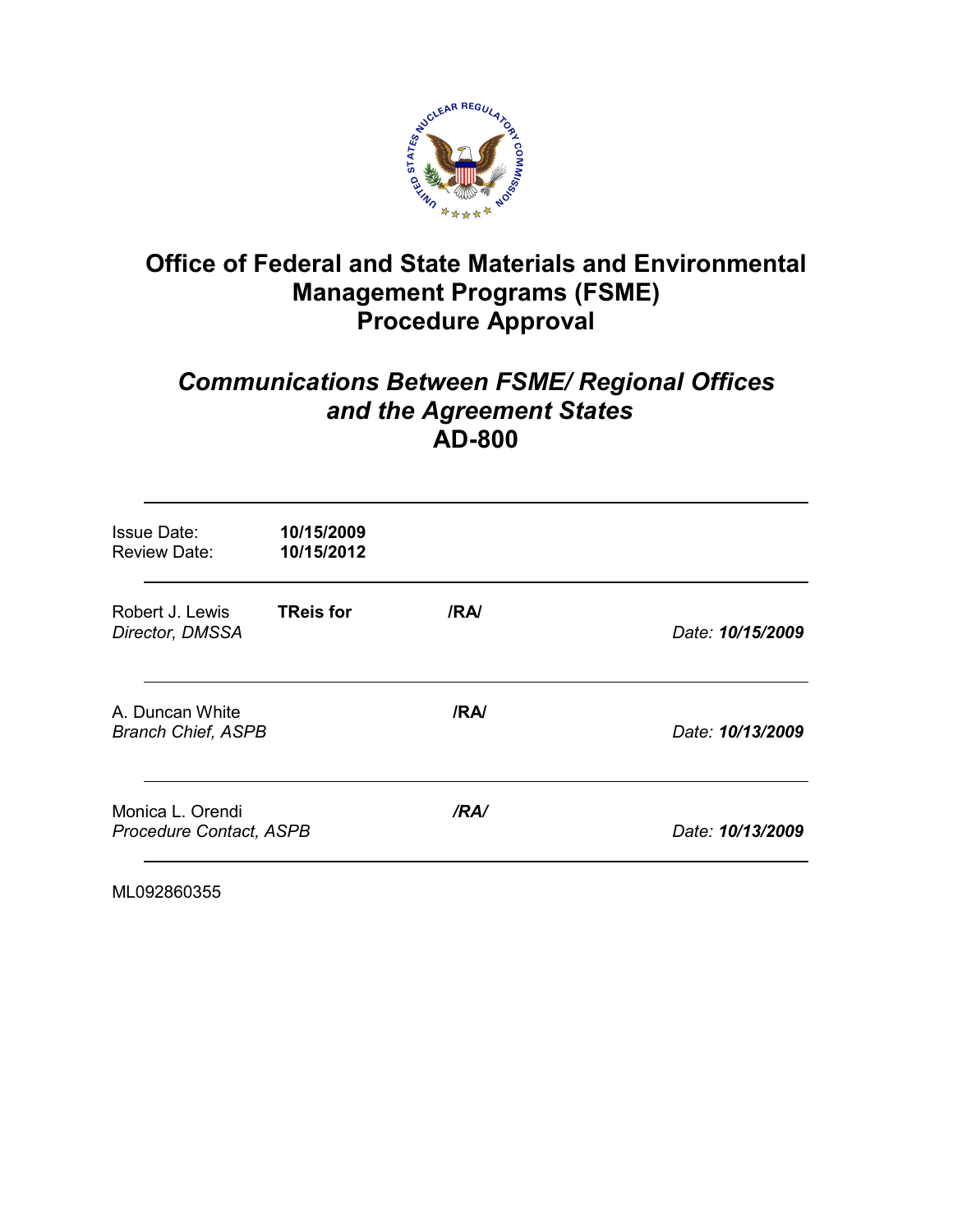

**Procedure Title:** *Communications Between FSME/ Regional Offices and the Agreement States***: AD-800** 

**Page 1 of 4 Issue Date: 10/15/2009**

### **I. INTRODUCTION**

This procedure establishes the means of communication between the Office of Federal and State Materials and Environmental Management Programs (FSME), the Regional Offices, and the Agreement States*.*

#### **II. OBJECTIVE**

To provide guidance to FSME and Regional staff on effective communication methods with the Agreement States

#### **III. BACKGROUND**

On March 16, 2009, the Office of the Inspector General (OIG) issued a report conveying the results of an audit on NRC's Agreement State Program. In this report the OIG recommended that a set of procedures that standardize communications from the NRC to the Agreement States be developed. The report noted that for communications with Agreement States the agency lacks formal standardized procedures or guidance for the communication, including communicating significant events through the Regional State Agreements Officers (RSAO) or other means.

### **IV. ROLES AND RESPONSIBILITIES**

- A. The Director, of the Division of Materials Safety and State Agreements (MSSA), is responsible for distributing information to the FSME Regional Points of Contact (POC), in a timely manner to enable pertinent information on important issues to be conveyed to the Agreement States.
- B. The Branch Chief, Agreement States Program Branch (ASPB), MSSA, is responsible for designating POCs for Regions I, III, and IV, designating the RSAO Quarterly Call Project Manager, and ensuring effective communication between the POCs and the RSAOs.
- C. The RSAO Quarterly Call Project Manager is responsible for facilitation, coordination, and notification of the Quarterly Conference Call and the facilitation and coordination of the FSME/RSAO Counterpart Meeting.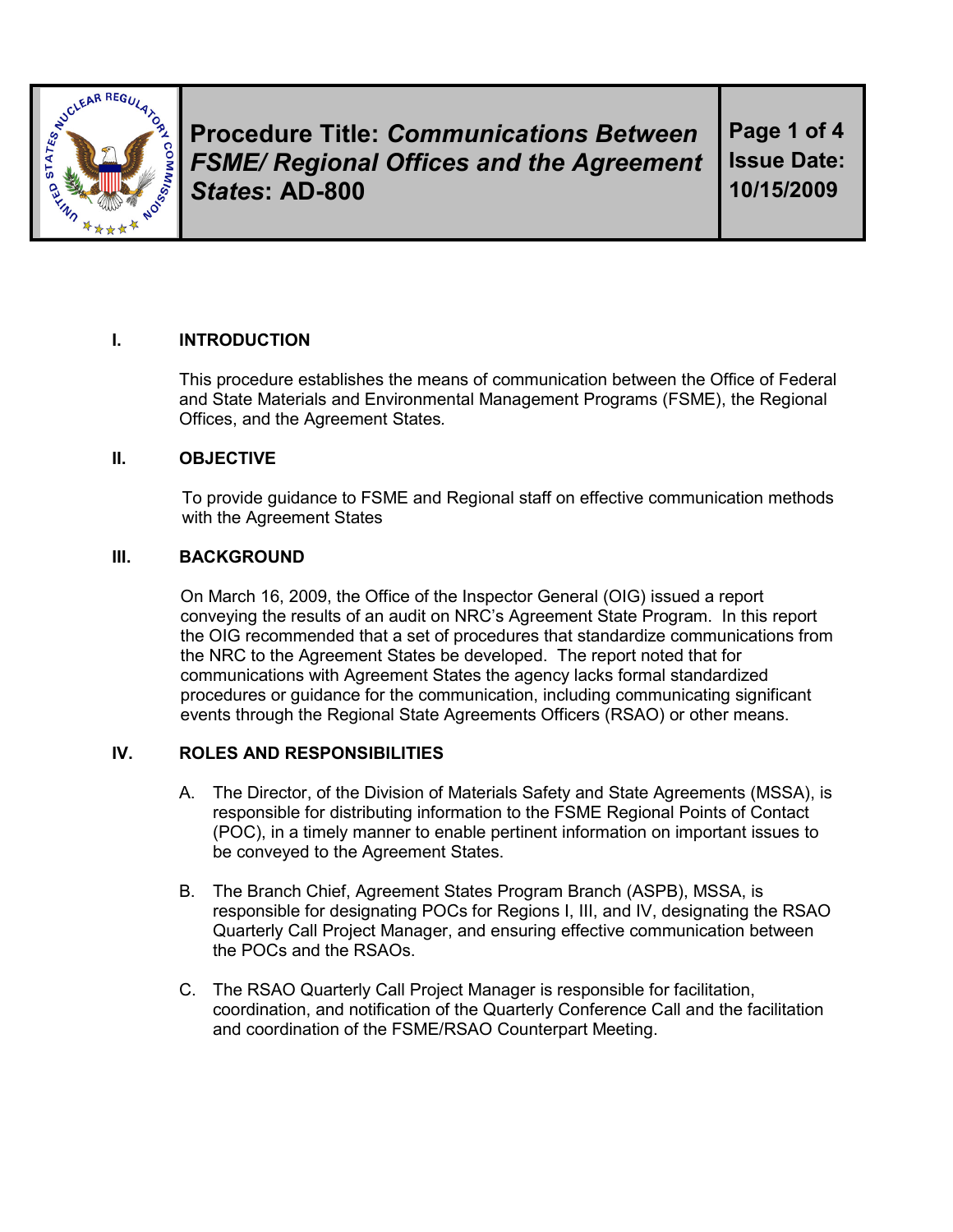- D. The POCs are responsible for conveying information on important NRC issues, by either phone or email, to their respective RSAO(s) for conveyance to the Agreement States.
- E. The RSAOs are responsible for conveying information obtained from the POCs to their respective Agreement State

#### **V. GUIDANCE**

Sharing of information between FSME and the RSAOs, so that the RSAOs can convey information to, or request information from the Agreement States is a vital part of effective and reliable communication with the Agreement States. To aid in the sharing of information FSME will communicate quarterly with the RSAOs via the RSAO Quarterly Conference Call. For issues of an emergent nature, or on a case by case basis the Branch Chief, ASPB, MSSA, the POCs, and the RSAOs will communicate via telephone or email.

A. RSAO Quarterly Conference Call

The purpose of these quarterly calls is to provide new and updated information on important topics in the NRC. These calls will provide a forum which encourages free flowing exchanges of ideas and information associated with the topics listed on the agenda. The RSAO Quarterly Call Project Manager will take and distribute the minutes from the quarterly conference call. This will help the RSAOs and the POCs convey complete and accurate information to the Agreement States.

- 1. Conference Call Date and Time: The date and time of the Quarterly Conference Call will be established through collaboration with FSME and the RSAOs. The date and time of each Quarterly Conference Call will usually be decided at the end of each Quarterly Conference Call. If a situation arises which requires the modification of the agreed upon date and time, the RSAO Quarterly Call Project Manager will promptly notify the participants of the change and will collaborate with the participants to establish a new date and time. In addition, other teleconferences, as needed, may be held outside of the quarterly conference call schedule.
- 2. Telephone Lines: The bridge number for the Quarterly Conference Call should be reserved at least two weeks prior to the call. At least 8 telephone lines should be established for the call. The bridge number and lines can be reserved by calling 301-415-7000 or by going online to www.mymeeting.com.
- 3. List of Participants: The list of participants include MSSA management, RSAOs from Region I, III, and IV, POCs, other NRC staff, and other interested parties. Interested participants should request participation directly through the RSAO Quarterly Conference Call Project Manager.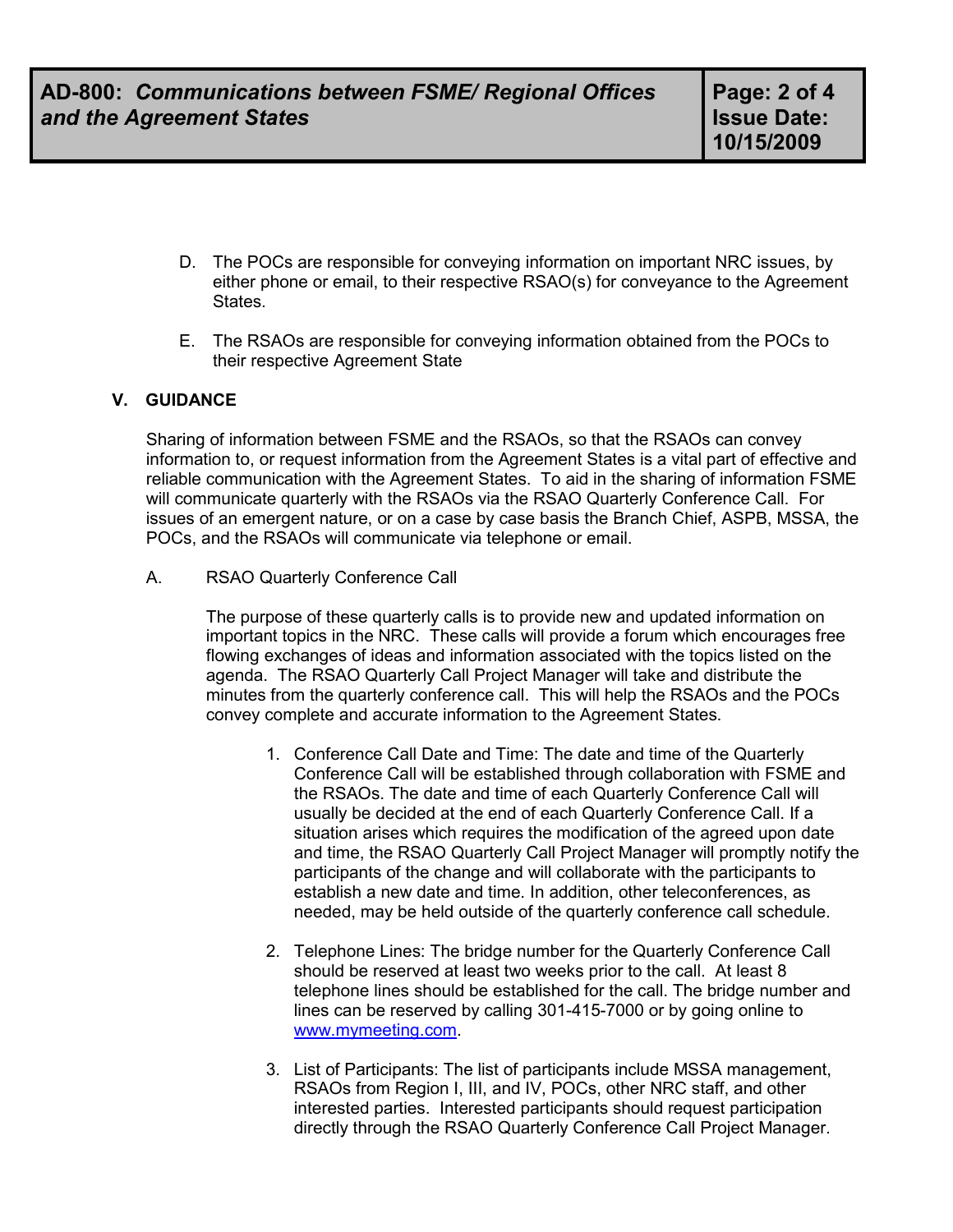At the start of the call all participants, including those just listening in, shall identify themselves and their affiliation

- 4. Agenda: The agenda for the RSAO Quarterly Conference Call will be established through collaboration with FSME, Region I, Region III, Region IV, and other participating NRC offices. A request for agenda topics will be distributed to the participants approximately one month before the scheduled conference call. The RSAO Quarterly Conference Call Project Manager will develop the agenda based upon input from the participants and distribute the final agenda at least two days prior to the conference call.
- 5. Notification: Notification of the RSAO Quarterly Conference Call will be provided electronically by the RSAO Quarterly Conference Call Project Manager. The first notification of the call will include the date and time of the call. The second notification will include the date and time, the telephone bridge information, the list of participants, and the final agenda.
- B. Communications from the RSAOs to FSME regarding Agreement State Issues

If in between the quarterly calls an RSAO should receive a question from an Agreement State that they do not have the information to answer, then the RSAO should first attempt to contact the corresponding POC(s) assigned to their Region (see Appendix A) who will then coordinate an answer with the other POCs for dissemination to the RSAOs. If the assigned POCs are unavailable, then the RSAO should contact the Branch Chief, ASPB, MSSA, who will in turn provide the question and answer to all assigned POCs. The POCs will return that information to their corresponding RSAOs for distribution to the Agreement States.

C. Written Communications with the Agreement States

To facilitate written communications with the Agreement States, FSME staff has developed a set of standard formats for letters (See FSME procedure AD-200 *The Format for FSME Letters*). The standard format letters reflect years of experience in communicating with the Agreement States. The letter formats evolved into their current form largely in response to these experiences.

In most cases, letters to the Agreement States will be distributed by FSME thru email. In order to assure clear and concise written communications with Agreement States, whether it is thru email or regular mail, it is the policy of FSME to utilize the standard format letters.

D. Non-routine and Emergent Communications

Occasionally an emergent issue or situation arises that requires rapid dissemination of information from FSME to the RSAOs to facilitate timely notification of and/or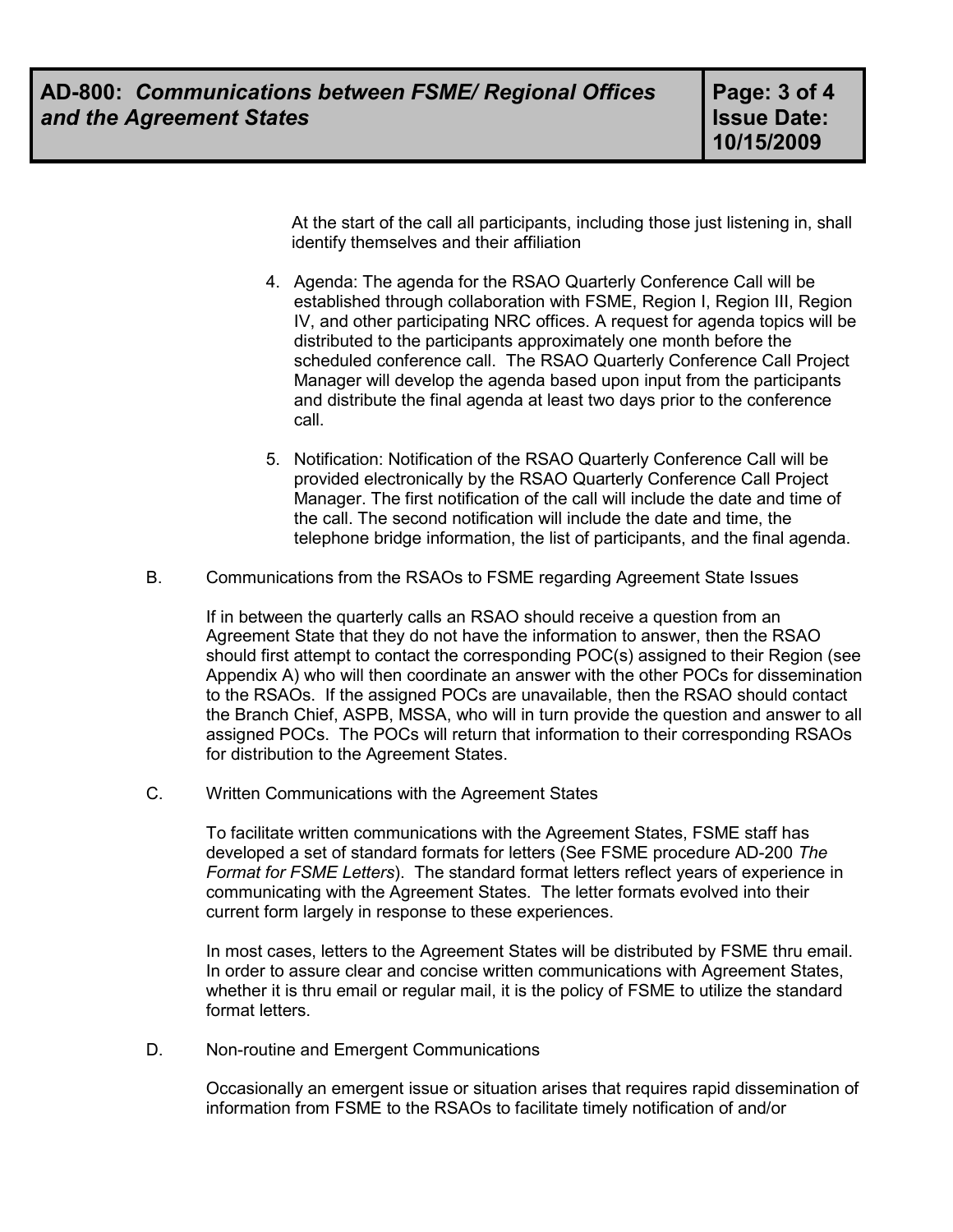gathering of information from an Agreement State. In these cases, an attempt will be made by the RSAO Quarterly Call Project Manager to gather the necessary participants for an ad hoc conference call. If time does not allow for this, then the information will be disseminated by the ASPB Branch Chief to the RSAO's by either telephone or email. If the information is disseminated by telephone the ASPB Branch Chief will send a follow up email to the POCs containing the information discussed in the phone call. If the information is disseminated by email and the ASPB Branch Chief does not utilize the POCs distribute the email, the ASPB Branch Chief will make sure to include the RSAOs and the POCs as addressees.

In certain instances the ASPB Branch Chief may provide talking points, deadlines, and other background information to the RSAOs. Recently FSME requested that the RSAOs poll the Agreement States regarding their preparations and efforts concerning the potential for a pandemic situation. Appendix C shows an example of a sample email and questionnaire that the ASPB Branch Chief sent to the RSAOs in an effort to obtain consistent information from the Agreement States.

### **VI. APPENDIXES**

Appendix A – September 1, 2009 listing of RSAOs and POCs

Appendix B – Example RSAO Quarterly Call Agenda

 Appendix C – Example information and deadline provided by the ASPB Branch Chief to the RSAOs for dissemination to the Agreement States.

### **VII. REFERENCES**

- 1. Audit Report, *Audit Report of NRC's Agreement State Program*, OIG-09-A-08, March 16, 2009
- 2. FSME Procedure AD-200, *Format for FSME Letters*, January 3, 2009

### **VIII. ADAMS Reference Documents**

For knowledge management purposes, listed below are all previous revisions of this procedure, as well as associated correspondence with stakeholders, that have been entered into the NRC's Agencywide Document Access Management System (ADAMS).

| No. | <b>Date</b> | <b>Document Title/Description</b> | <b>Accession Number</b> |
|-----|-------------|-----------------------------------|-------------------------|
|     |             |                                   |                         |
|     |             |                                   |                         |
|     |             |                                   |                         |
|     |             |                                   |                         |
|     |             |                                   |                         |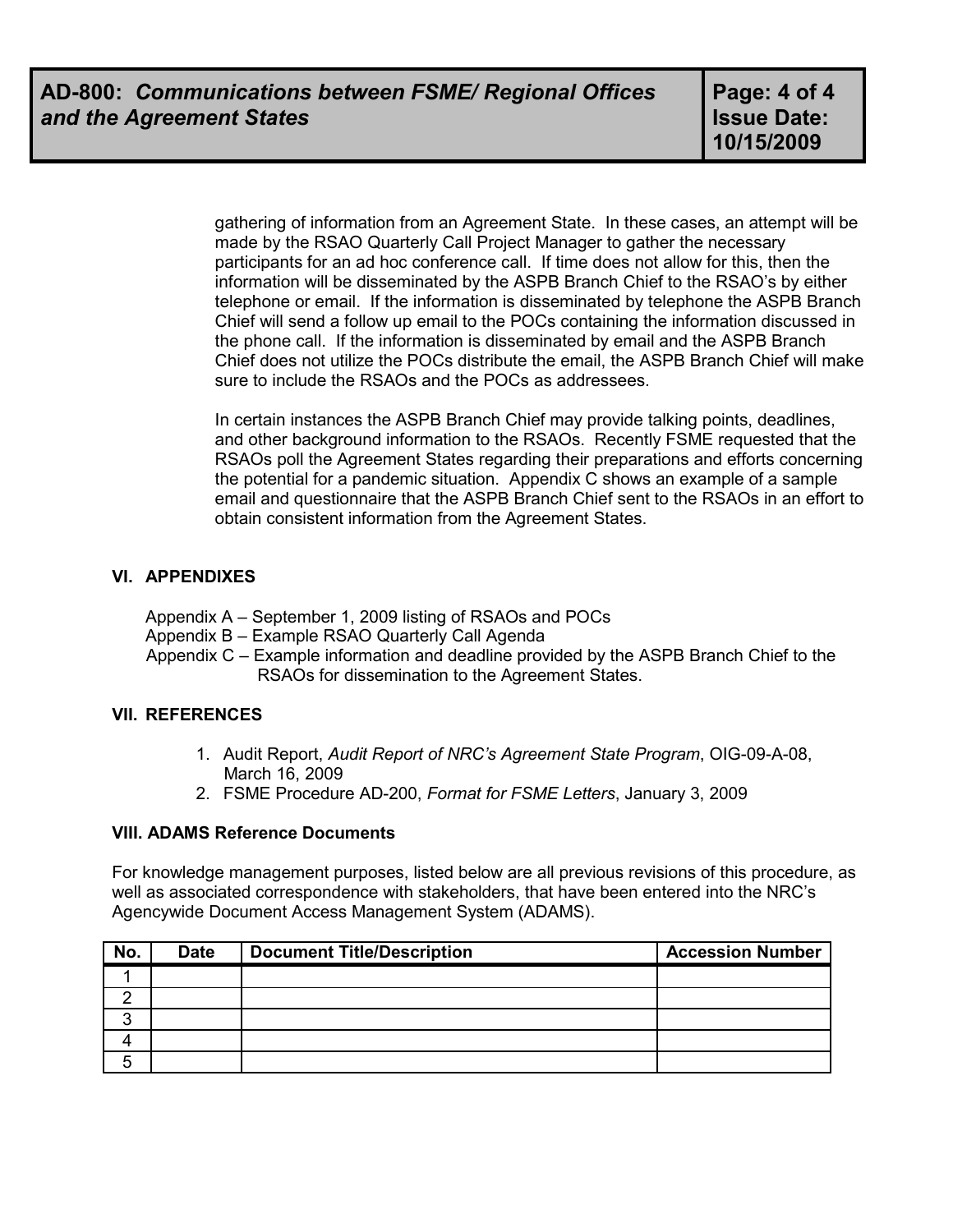# **Appendix A**

September 1, 2009 listing of RSAOs and POCs

### **RSAOs**

- Region I: Donna Janda (email: donna.janda@nrc.gov; phone: 610-337-5371) Jim Kottan (email: james.kottan@nrc.gov; phone: 610-337-5214)
- Region III: Jim Lynch (email: james.lynch@nrc.gov; phone: 630-829-9661)
- Region IV: Randy Erickson (email: randy.erickson@nrc.gov; phone: 817-860-8143) Linda McLean (email: linda.mclean@nrc.gov; phone: 817-860-8116)

### **POCs**

- Region I: Michelle Beardsley (email: michelle.beardsley@nrc.gov; phone: 610-337-6942) Monica Orendi (email: monica.orendi@nrc.gov; phone: 301-415-3938)
- Region III: Aaron McCraw (email: aaron.mccraw@nrc.gov; phone: 630-829-9650) Shirley Xu (email: shirley.xu@nrc.gov; phone: 301-415-7640)
- Region IV: Janine Katanic (email: *janine.katanic@nrc.gov;* phone: 817-860-8151) Bill Rautzen (email: william.rautzen@nrc.gov; phone: 301-415-7206)

\*\*\*\*(the most up-to-date list of RSAOs and POCs can be found at: http://nrc-stp.ornl.gov under FSME Office Directory; Map of NRC Contacts for States (see page 2))\*\*\*\*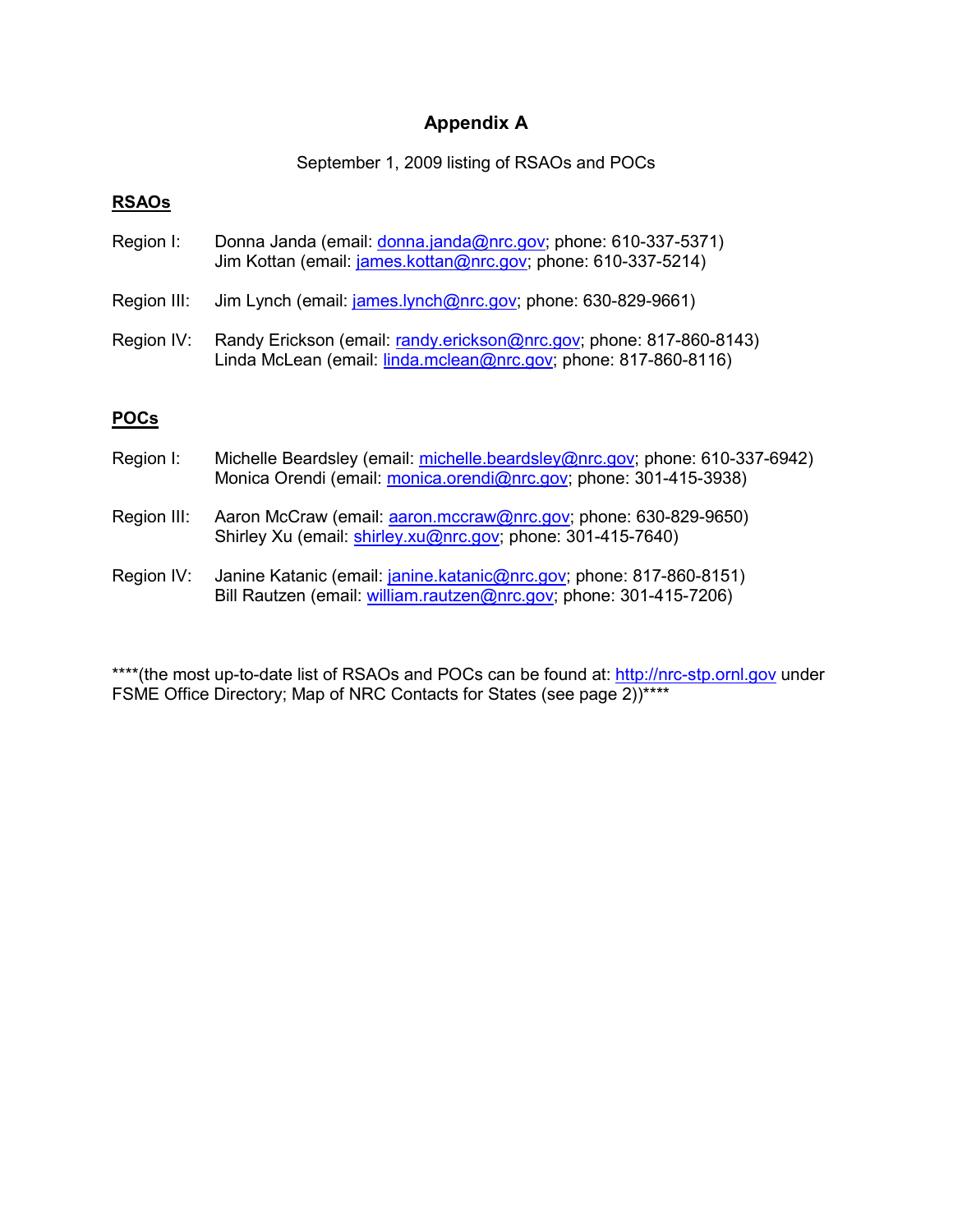# **Appendix B**

Sample RSAO Quarterly Call Agenda

#### **Quarterly RSAO Meeting**

### **SAMPLE - AGENDA**

#### **Wednesday September 2, 20XX 2:00 PM ET (1:00 PM CT) Room: T3-C2**

| <b>Topic</b>                                                           | Time              | Lead                                                 |
|------------------------------------------------------------------------|-------------------|------------------------------------------------------|
| <b>Introduction of Participants and RSAO Members</b>                   | $5 \text{ min}$ . | Participants                                         |
| <b>Topics for Discussion:</b>                                          | 40 min.           |                                                      |
| RSAO rundown on significant issues in<br>✓<br>their States             |                   | All RSAO's                                           |
| <b>MSSA Branch Chief reports</b><br>✓                                  |                   | <b>MSSA Branch Chiefs</b>                            |
| <b>Other Topics</b>                                                    |                   | <b>Speaker Name</b>                                  |
|                                                                        |                   |                                                      |
| <b>Actions and Issues Held For Next RSAO Monthly</b><br><b>Meeting</b> | 10 min.           | <b>RSAO Quarterly Call</b><br><b>Project Manager</b> |
| <b>Concluding Remarks and Questions</b>                                | $5 \text{ min.}$  | Participants                                         |

Bridge Number: Pass code:

# **Introduction of Participants and RSAO Members:**

\*\*\*(List meeting participants here)\*\*\*\*

# **Topics for Discussion:**

**Next RSAO Meeting: Additional Questions?**